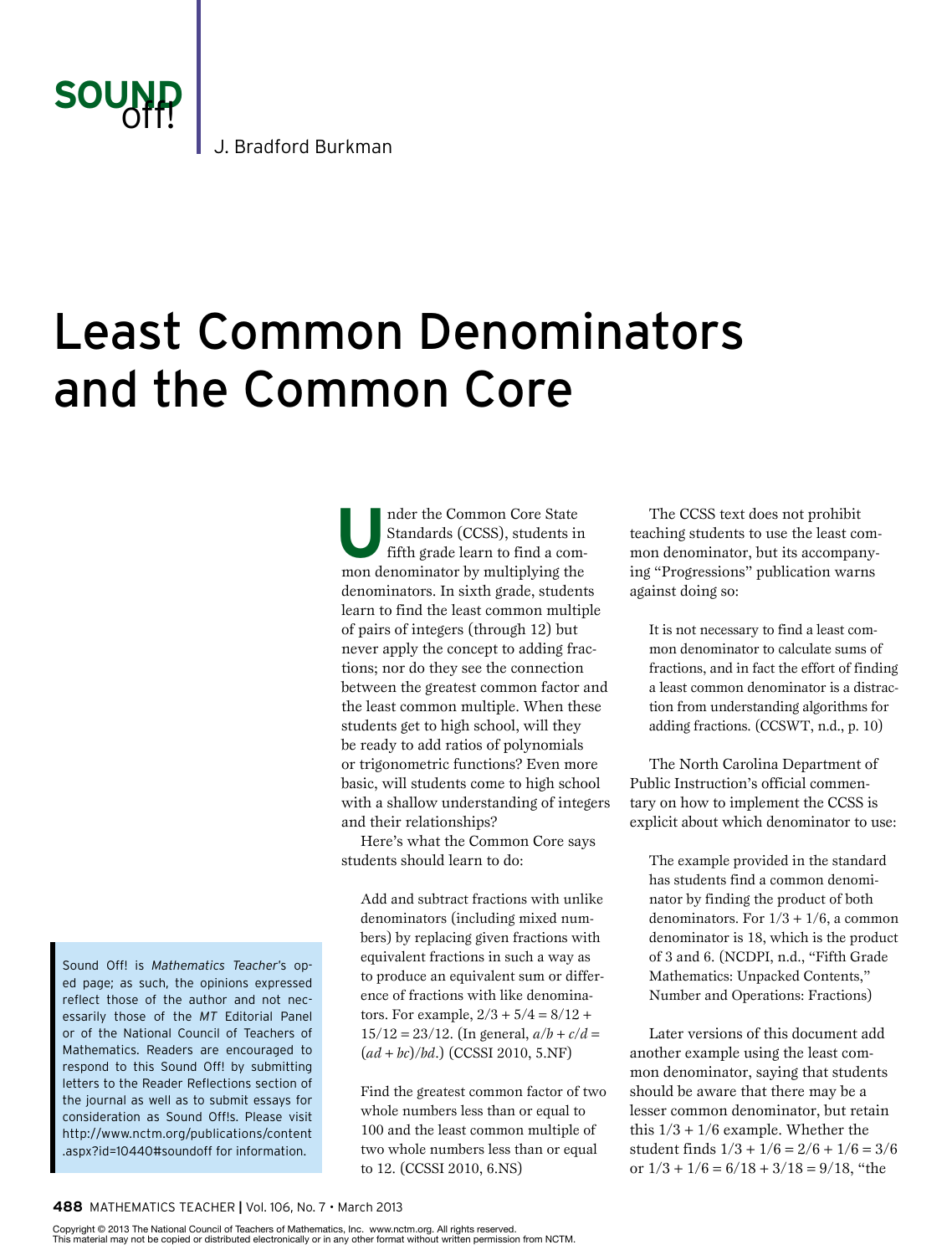Standards do not require simplifying fractions into lowest terms, since it is not a mathematically important topic," according to the CCSS mathematics team coordinator (McCallum 2012).

The connection between the greatest common factor (GCF) and the least common multiple (LCM) is one of the beautiful properties of integers. For all positive integers *a* and *b*, if we let  $q = GCF$ (*a*, *b*), then there are relatively prime integers *c* and *d* such that  $a = cg$  and  $b =$ *dg*, and LCM  $(a, b) = cdg = cgdg/g = ab/$ GCF (*a*, *b*). If students can "find the greatest common factor of two whole numbers less than or equal to 100" (CCSSI 2010, 6.NS), "find all factor pairs for a whole number in the range 1–100" (4.OA), "fluently multiply multi-digit whole numbers" (5.NBT), and "fluently divide multi-digit numbers" (6.NS), why should they be able to find only "the least common multiple of two whole numbers less than or equal to 12" (6.NS)?

The North Carolina commentary

suggests the reason why—namely, that students might not learn efficient ways to find least common multiples. One of its endorsed methods is to list the multiples of each number and then take "the least in common from the list" (NCDPI, n.d., "6th Grade Mathematics: Unpacked Contents," 6.NS.4). If students had only this method available to them, I concede that finding the least common multiple of 14 and 18 would be unreasonably tedious. This brute-force method for finding the least common multiple has two additional flaws, however: It does not promote an understanding of the relationships between factors and multiples, and it does not extend to finding the least common multiple of two polynomials.

North Carolina does give a second method, that of using prime factorization:

Step 1: Find the prime factors of 6 and 8.  $6 = 2 \cdot 3$ 

```
8 = 2 \cdot 2 \cdot 2
```
- Step 2: Find the common factors between 6 and 8. In this example, the common factor is 2. Step 3: Multiply the common factors
- and any extra factors: 2 2 2 • 3 or 24 (one of the twos is in common; the other twos and the three are the extra factors). (NCDPI, n.d., "6th Grade Mathematics: Unpacked Contents," 6.NS.4)

Note that these instructions find the greatest common factor, 2, but without either identifying it as the GCF or making a connection between the two topics. When students apply these instructions to 8 and 12—

$$
8 = 2 \cdot 2 \cdot 2
$$
  

$$
12 = 2 \cdot 2 \cdot 3
$$

—is it clear to them that "the common factors" are 2 twice, not just once? If we limit students' practice of

## **Real World Math: Activities, Lesson Plans, and Articles for the Middle Grades**

**A New Online Resource for Middle Grades Mathematics Teachers**

#### **Teach. Explore. Connect.**

**Real World Math** is an online resource for middle grades mathematics teachers with over 150 articles, lesson plans, and activities, each selected because they connect math to the real world and the real classroom. Access it anywhere—computer, Smartphone, tablet—any device with an Internet connection and browser access.

**SPECIAL NCTM MEMBER SAVINGS!**  Use code RWMINTRO when placing order for a special introductory price of \$19.95.

**Explore Real World Math at realworldmath.nctm.org**



**EACHERS OF MATHEMATICS** 



For more information, please call (800) 235-7566 or visit www.nctm.org/catalog

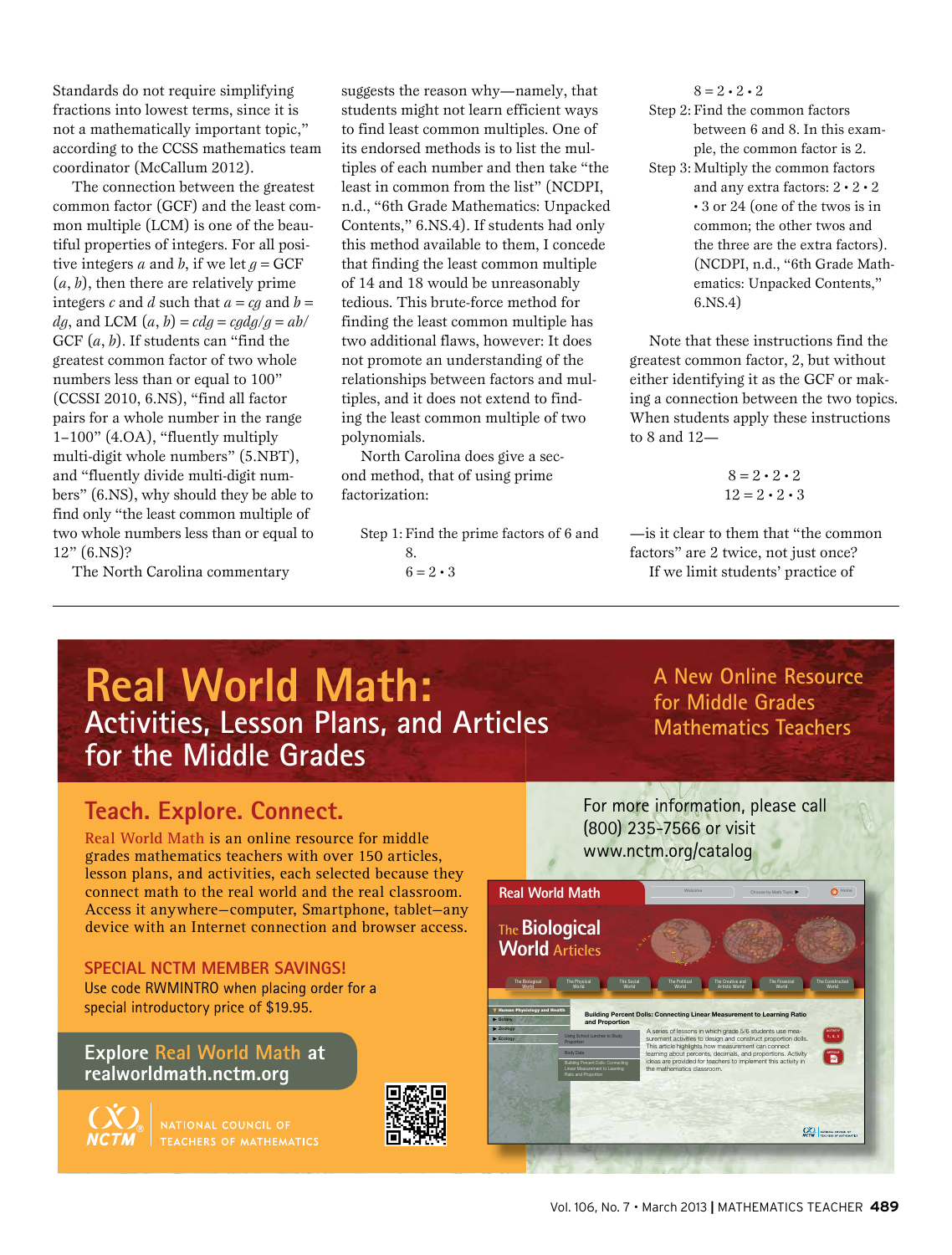the least common multiple to pairs of positive integers up to 12, how much practice can students get? How many of those pairs have a proper common factor? (Nine:  $4 \cdot 6$ ,  $4 \cdot 10$ ,  $6 \cdot 8$ ,  $6 \cdot 9$ ,  $6 \cdot 10, 8 \cdot 10, 8 \cdot 12, 9 \cdot 12, 10 \cdot 12$ . How many have a proper common composite factor? (Only one:  $8 \cdot 12$ .) Is that enough practice?

Why am I picking on North Carolina when I don't live or teach there? First, the state's education system has a good reputation, and I had high hopes for its

Fraction addition is ripe with practice in factoring, multiplication, addition, and more factoring, but not if  $1/3 + 1/6 = 9/18$ .

explication of the Common Core. Second, the state's "Unpacked" documents are some of the first hits in a Google search and, therefore, the most likely to be widely read and influential. Lowering the expectation that students will master arithmetic of integers is not, however, happening just in North Carolina.

In 2011, NCTM revised its statement on technology, removing this sentence: "The use of technology cannot replace conceptual understanding, computational fluency, or problem-solving skills." The new statement retains the language about "balanced" and "strategic" use of technology and refers to examples of appropriate uses but no longer says what uses are inappropriate. A high school teacher with national influence recently told me that he is not troubled that some of his honors algebra 1 students don't know how to add fractions—they have calculators. He used the NCTM statement to support this pedagogical stance.

What happened to review, remediation, practice, and connections? Fraction addition is ripe with practice in factoring, multiplication, addition, more factoring, and opportunities for discussion about efficient algorithms and thinking before one acts, but not if  $1/3 + 1/6 = 9/18$ . I'm

worried that as teacher evaluations are more closely tied to student test scores, teachers will—rightly—argue that they should not be evaluated on topics that students may or may not have mastered the previous year. Yet how can the mathematics curriculum be made noncumulative? Start with fraction addition, by not expecting students to be able to factor.

The Common Core does not say that teachers may not teach students to use the least common denominator, but if the concept disappears from state standard-

> ized tests and practice exercises disappear from textbooks, what can we reasonably expect? If the standards and their interpretation by states such as North Carolina do not expect students to have a firm grasp of integers, what can we hope for in our incoming high school students? I already spend

a significant amount of time in my high school courses remediating skills that students were supposed to have learned in elementary school. Under the Common Core, I will be teaching basic integer skills that they were never supposed to learn.

The least common denominator is not necessarily doomed to the rubbish bin. One of the authors of the "Progressions" publication says that the "skill of making use of the lowest common denominator for adding fractions should be taught as an enrichment topic if time is available" (Wu, n.d., p. 37). I am fortunate that the people in charge of the implementation of the Common Core in my state think of the standards as floors, not as ceilings. I hope that states adopting the Common Core will add this clause to each year's goals: "Review, remediate, practice, and deepen students' understandings of topics from previous years and connect them to current topics." Such a clause would complicate teacher evaluation, which is already hard to do well, but that concern should not dictate curriculum design. Our task is to help students develop basic skills, organization, and clear communication and then connect those basic skills to complex algorithms that will solve real-world problems.

#### **REFEREnCES**

- Common Core State Standards Initiative (CCSSI). 2010. Common Core State Standards for Mathematics. Washington, DC: National Governors Association Center for Best Practices and the Council of Chief State School Officers. http://www.corestandards.org/assets/ CCSSI\_Math%20Standards.pdf.
- Common Core Standards Writing Team (CCSWT). n.d. "Progressions for the Common Core State Standards in Mathematics: 3–5 Number and Operations—Fractions" (draft). http:// commoncoretools.files.wordpress .com/2012/02/ccss\_progression\_ nf\_35\_2011\_08\_12.pdf.
- McCallum, William. April 2, 2012. "Tools for the Common Core Standards: General Questions about the Mathematics Standards." Blog. http:// commoncoretools.me/2012/04/02/ general-questions-about-the-standards/.
- North Carolina Department of Public Instruction (NCDPI). n.d. "5th Grade Mathematics: Unpacked Contents" (draft). http://www.ncpublicschools .org/docs/acre/standards/common-coretools/unpacking/math/5th.pdf.
	- ———. n.d. "6th Grade Mathematics: Unpacked Contents" (draft). http:// www.ncpublicschools.org/docs/acre/ standards/common-core-tools/ unpacking/math/6th.pdf.
- Wu, Hung-Hsi. n.d. "Teaching Fractions According to the Common Core Standards" (draft). http://math.berkele .edu/~wu/CCSS-Fractions.pdf.



J. BRADFORD BURKMAN, bburkman@lsmsa.edu, teaches mathematics **A** and high-performance

computing at the Louisiana School for Math, Science, and the Arts in Natchitoches. His interests include fraction addition, triangles in the Cartesian plane, and using Sage to introduce students to computing.